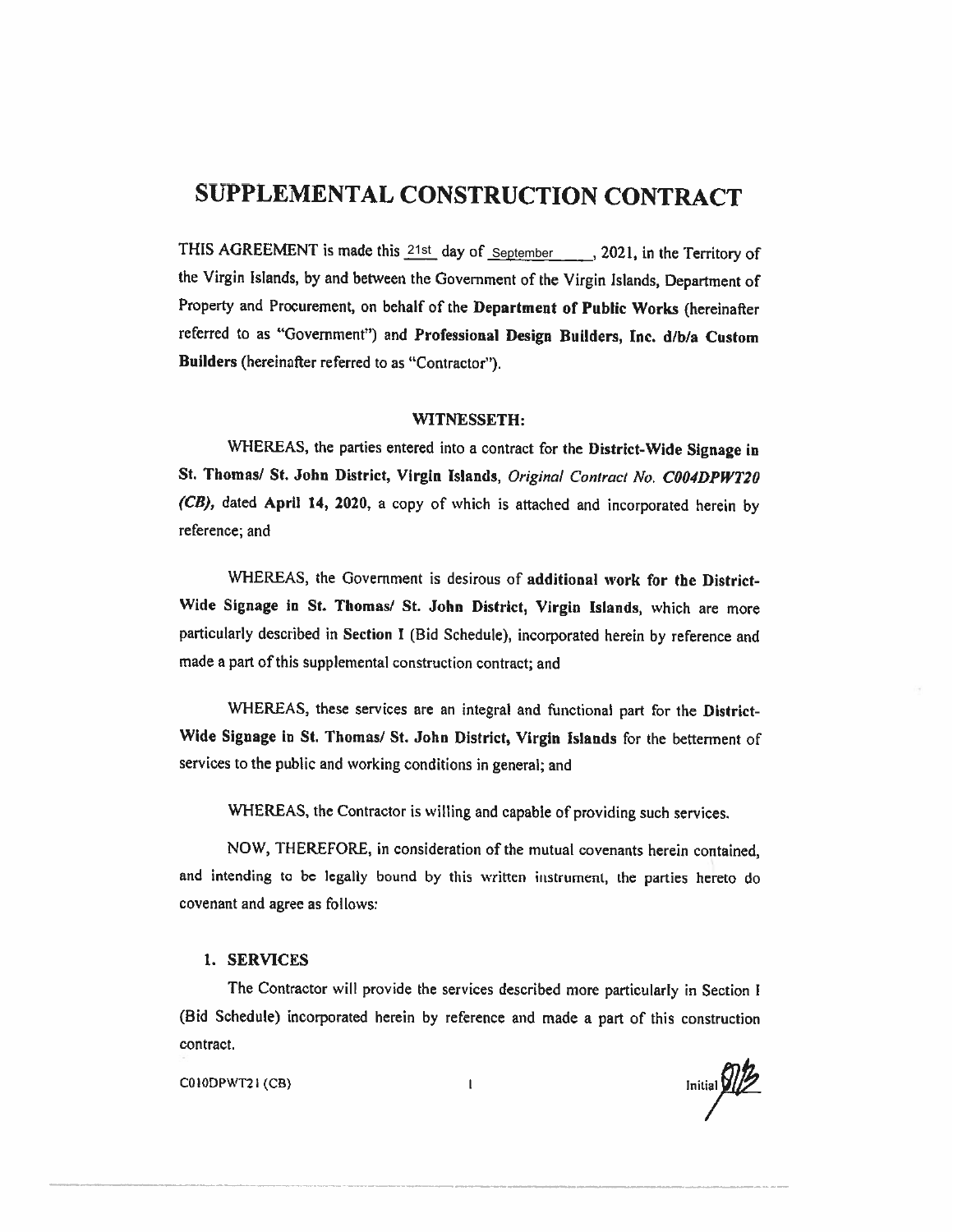### 2. TERM

This Contract shall commence upon execution by the Governor and shall terminate within Seventy-Nine (79) calendar days from the issuance of the formal Notice to Proceed or in accordance with an agreed upon extension pursuant to the General Provisions in Section <sup>11</sup> of the Contract Book.

#### 3. COMPENSATION

The Government, in consideration of satisfactory performance of the services described in Section 1, agrees to pay the Contractor the sum of Five Hundred Forty-Seven Thousand Two Hundred Thirty-Eight Dollars and Thirteen Cents (\$547,238.13), in accordance with the provisions set forth in Section <sup>11</sup> (Schedule of Amounts, Periodical Pay Estimate, and Change Order), attached hereto is hereby incorporated by reference and made a part of this contract.

#### 4. LIQUIDATED DAMAGES

It is hereby expressly agreed by the parties hereto that in the event the Contractor has not completed the scope of work under the term set forth in Paragraph 2 hereof, liquidated damages of Five Hundred Dollars (\$500.00) for each calendar day or portion thereof shall be due the Government. The liquidated damages shall first be deducted from any contract monies due, but not yet paid to the extent available.

#### 5. EFFECTIVE DATE

The effective date of this Contract shall be the day of execution of the Contract by the Governor.

#### 6. FALSE CLAIMS

Contractor warrants that it shall not, with respect to this Contract, make or present any claim upon or against the Government of the Virgin Islands, or any officer, department, board. commission, or other agency thereof, knowing such claim to be false,

COIODPWT21 (CB) 2 lniiial $\bigotimes$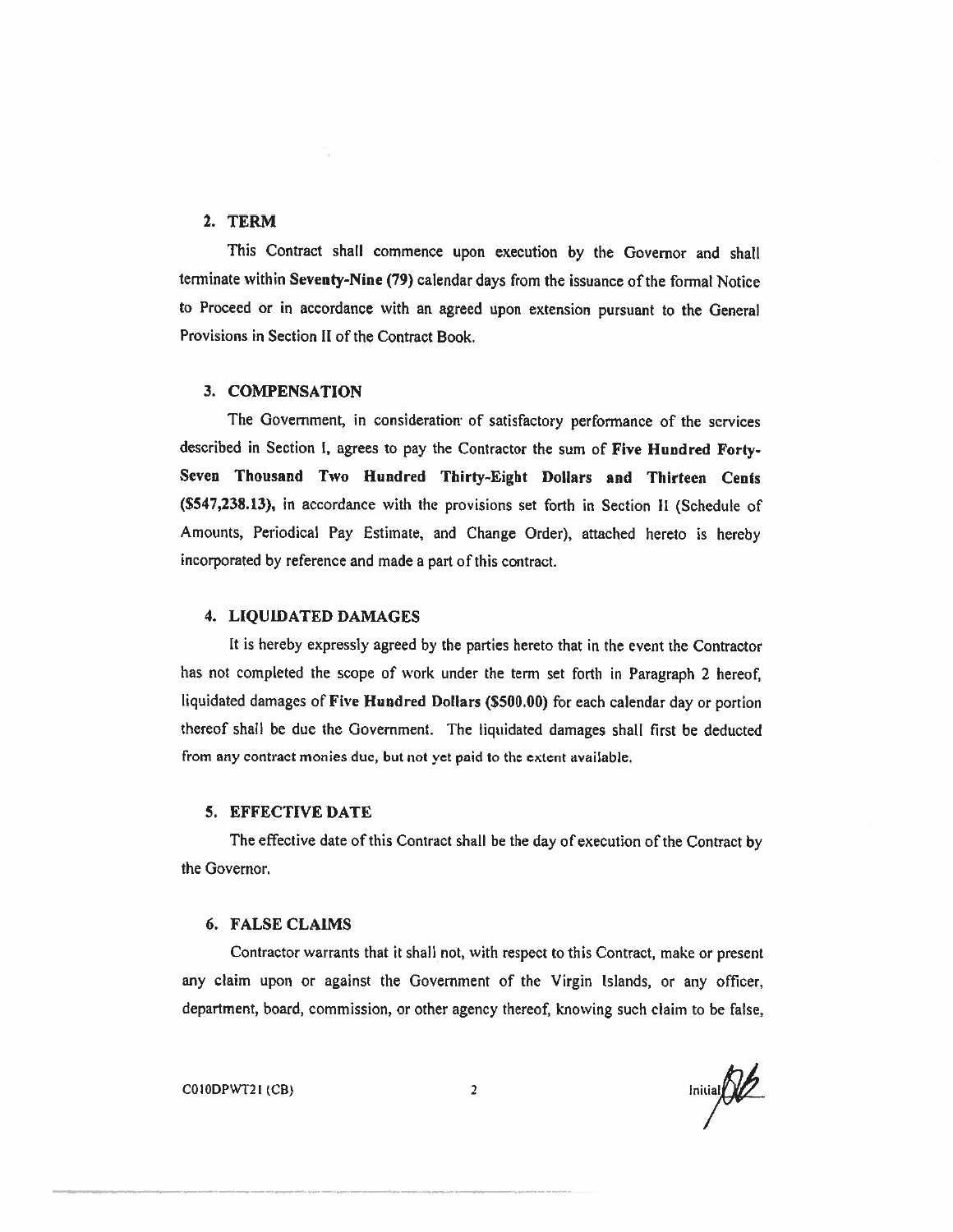fictitious or fraudulent. Contractor acknowledges that making such a false, fictitious or fraudulent claim is an offense under Virgin Islands law.

### 7. DEBARMENT CERTIFICATION

By execution of this contract, the Contractor certifies that it is eligible to receive contract awards using federally appropriated funds and that it has not been suspended or debarred from entering into contracts with any federal agency. The Contractor shall include this provision in each of its subcontracts hereunder and shall furnish its subcontractors with the current "LIST OF PARTIES EXCLUDED FROM FEDERAL PROCUREMENT OR NON PROCUREMENT." In the event the Contractor or any subcontractor misrepresents its eligibility to receive contract awards using federal funds, the Contractor or subcontractor agrees that it shall not be entitled to payment for any work performed under this contract or any subcontract and that the Contractor or subcontractor shall promptly reimburse the Government of the Virgin Islands for any progress payments heretofore made.

#### 8. NOTICE OF FEDERAL FUNDING

Contractor acknowledges that this Contract is funded, in whole or in part, by federal funds. Contractor warrants that it shall not, with respect to this Contract, make or present any claim knowing such claim to be false, fictitious, or fraudulent. Contractor acknowledges that making such a false, fictitious, or fraudulent claim is a federal offense.

### 9. NOTICE

Any notice required to be given by the terms of this Contract shall be deemed to have been given when the same is sent by certified mail, postage prepaid or personally delivered, addressed to the parties as follows:

#### 10. OTHER SPECIFICATIONS AND PROVISIONS

Section I through Section III of the Contract Book attached hereto, documentation included in the Invitation Bid Package, and Plans/Specifications are hereby incorporated by reference and made <sup>a</sup> part of this Contract.

 $\bigcirc$  CO[ODPWT2] (CB) 3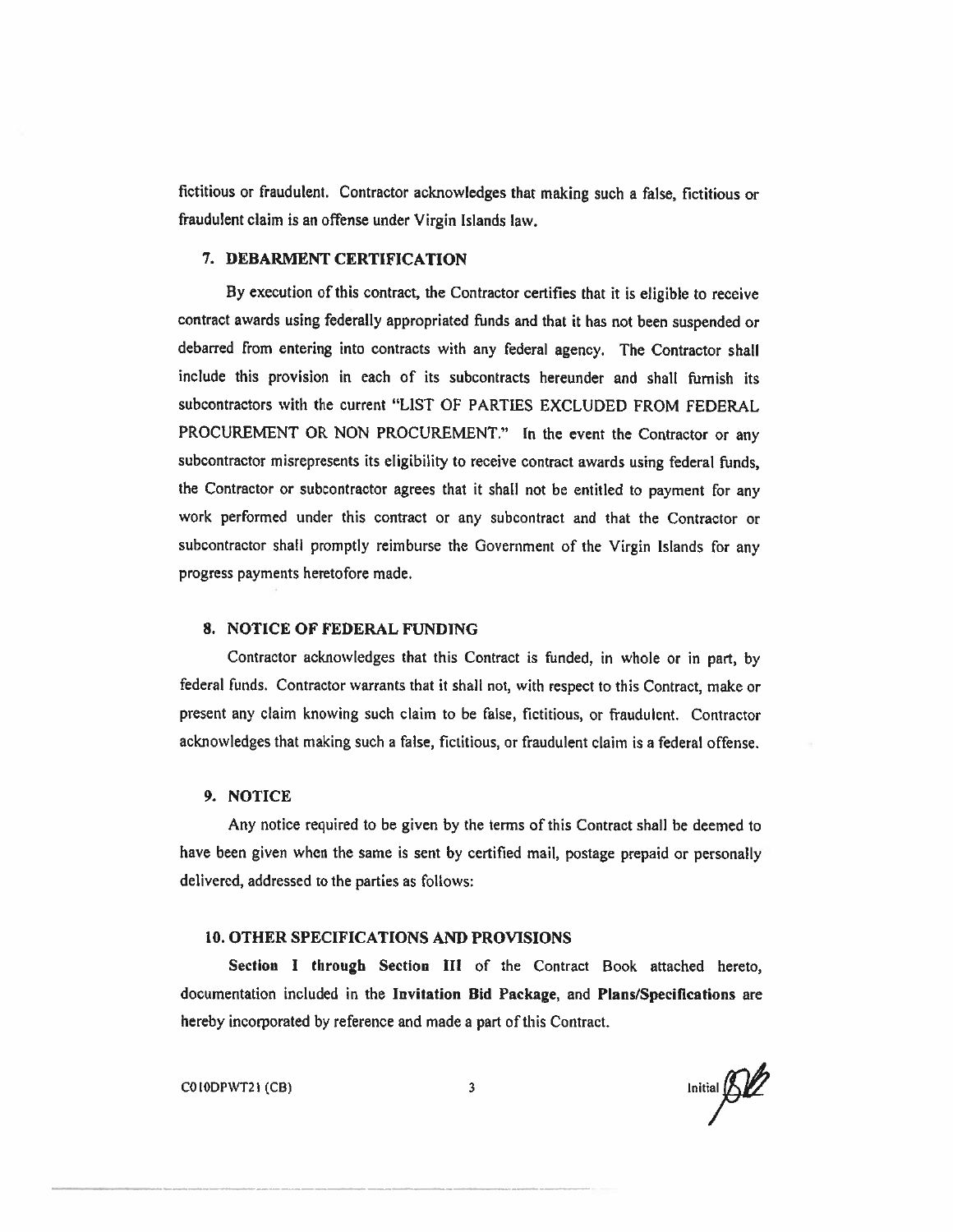The valid Specifications for this contract is the Standard Specifications for Construction of Roads and Bridges on Federal Highway Projects (FP-96) including errata and amendments, with the exception of Part <sup>100</sup> and any reference to Federal Acquisition Regulation Contract clause contained in FP-14 is also modified by any pertinent supplemental specifications as included in Section III.

#### 11. INSURANCE

Contractor shall maintain the following insurance coverages during the term of this Contract.

(a) COMMERCIAL GENERAL LIABILITY: Commercial general liability insurance, in <sup>a</sup> form acceptable to the Government, on <sup>a</sup> "per occurrence" basis with <sup>a</sup> minimum limit of not less than one million dollars (5 1,000,000.00) for any one person per occurrence for death or personal injury and one million dollars (\$1,000,000.00) for any one occurrence for property damage. Insurance policy(ies) shall name the Government of the Virgin Islands as the certificate holder and additional insured via an endorsement.

(b) WORKERS' COMPENSATION: Contractor shall supply current coverage under the Government Insurance Fund or other form of coverage.

#### 12. PAYMENT AND PERFORMANCE BONDS

The Contractor shall comply with the following minimum bonding requirements:

(a) <sup>A</sup> performance bond to secure Contractor's obligations and performance under the Contract for 100% of the Contract price; and

(b) <sup>A</sup> payment bond to assure payment to all persons supplying labor and material in the execution of the work provided for in the Contract for 100% of the Contract price.

GOVERNMENT Anthony D. Thomas Commissioner Department of Property and Procurement <sup>8201</sup> Subbase, 3rd Floor U.S. Virgin Islands 00802

 $\begin{picture}(22,14) \put(0,0){\line(1,0){155}} \put(15,0){\line(1,0){155}} \put(15,0){\line(1,0){155}} \put(15,0){\line(1,0){155}} \put(15,0){\line(1,0){155}} \put(15,0){\line(1,0){155}} \put(15,0){\line(1,0){155}} \put(15,0){\line(1,0){155}} \put(15,0){\line(1,0){155}} \put(15,0){\line(1,0){155}} \put(15,0){\line(1,0){155}} \$ 

COIODPWT2 I (CB) 4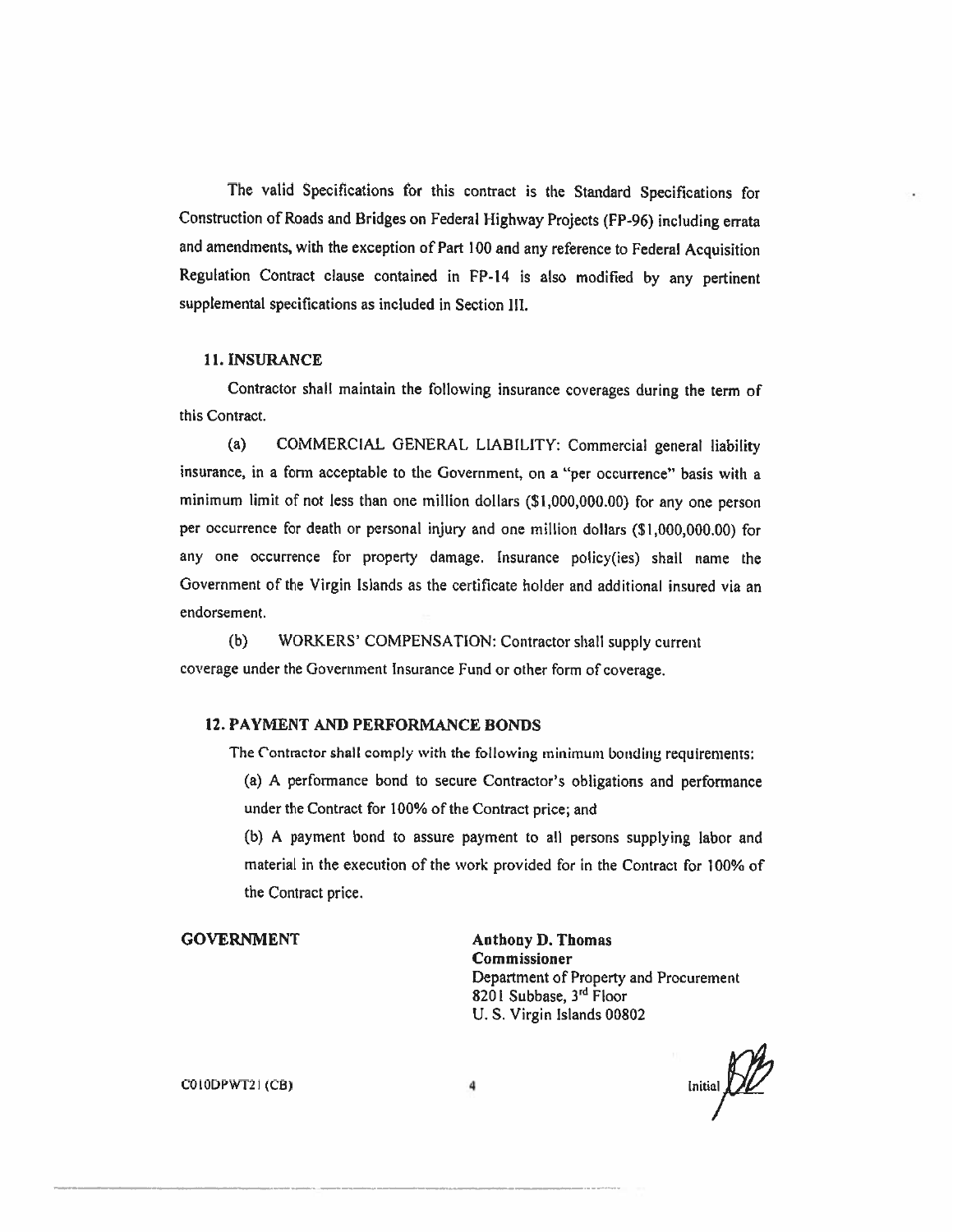Derek Gabriel Commissioner Nominee Department of Public Works 8244 Subbase St. Thomas, Virgin Islands 00802

CONTRACTOR JeromeT. Bosehulte President Professional Design Builders, Inc. d/b/a Custom Builders 4028 Anna's Retreat St. Thomas, Virgin Islands 00802

Except as stated herein, all other terms and conditions of the contract for the District-Wide Siguage in St. Thomas? St. John District, Virgin Islands, and Original Contract No. C004DPWT20 (CB), dated April 14, 2020, shall remain in full force and effect.

Initial  $\widehat{\mathcal{D}}\widehat{\mathcal{L}}$ 

COIODPWT2I (CB) <sup>5</sup>